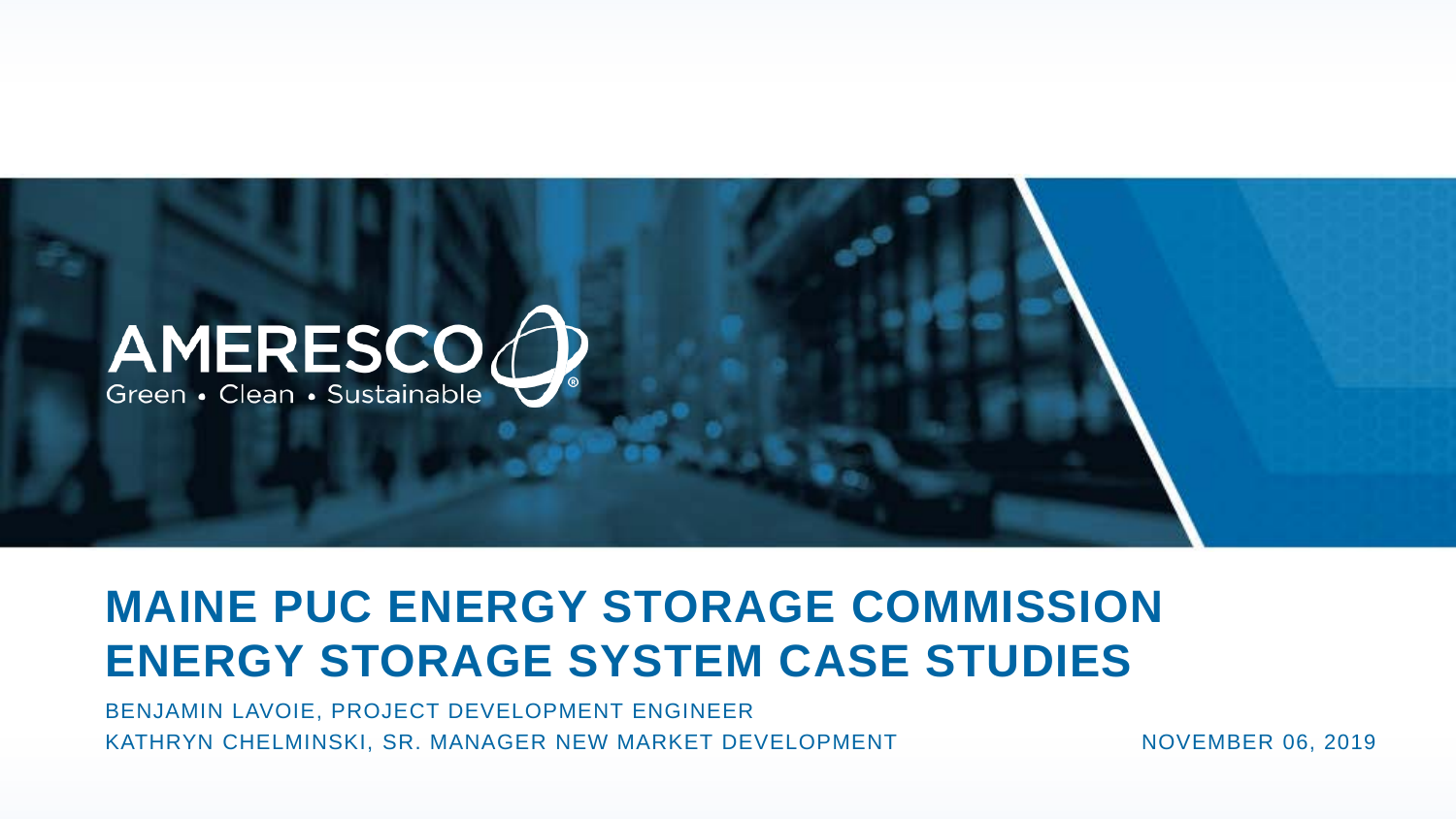AMERESCOQ?

### VALUE OF ENERGY STORAGE

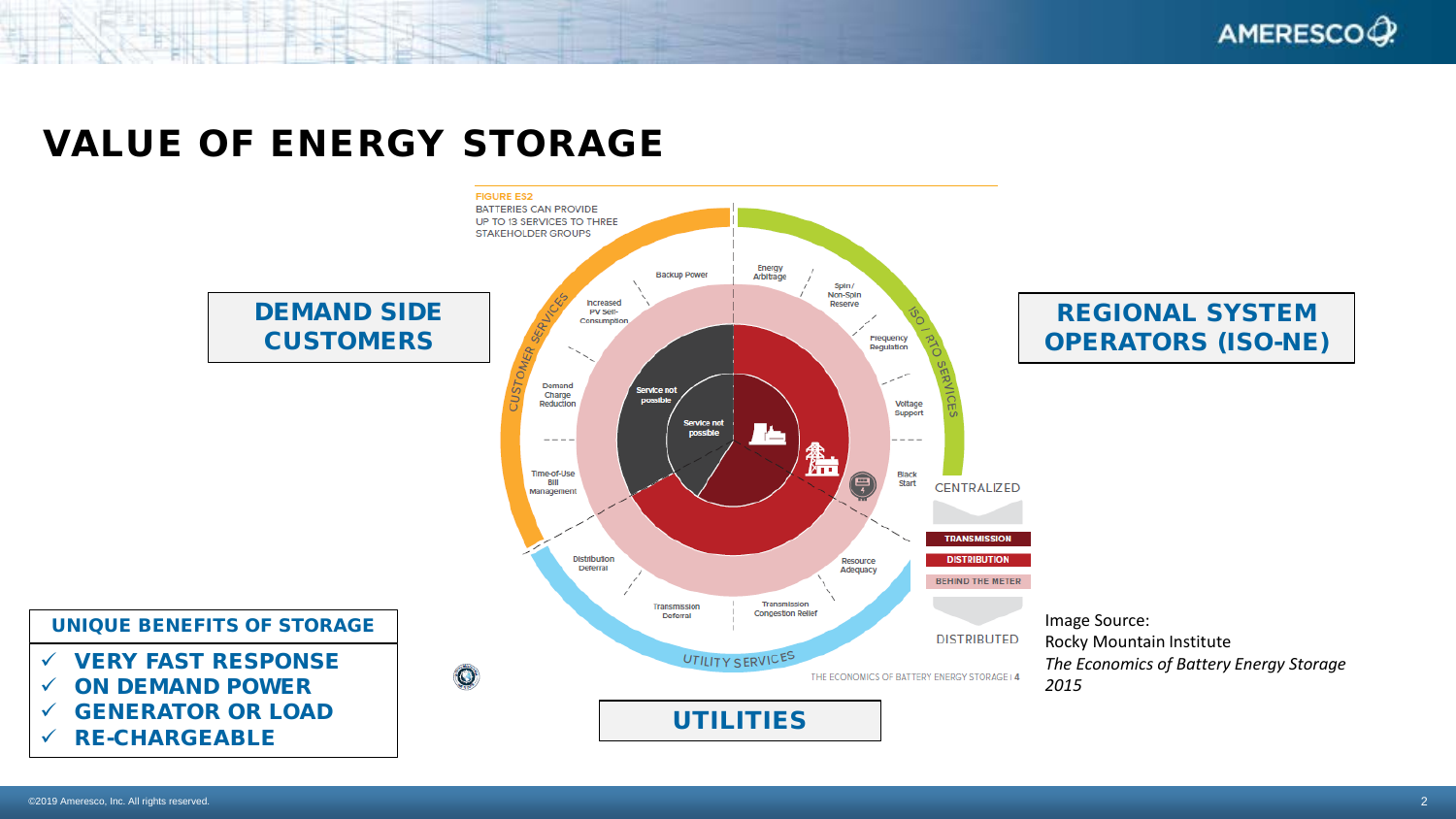

## PORTSMOUTH NAVAL SHIPYARD

KITTERY, ME Ancillary Services to ISO-NE Microgrid Support

#### 1 MW / 1 MWH

\_\_\_\_\_\_\_\_\_

#### Q4 2020

**BATTERY** SYSTEM SIZE

PI ANNED OPERATION DATE

#### BEHIND THE METER

Ameresco designed and installed three phases of comprehensive energy conservation projects under ESPC over 18yrs.

In 2016 a microgrid solution funded by a DOD grant was implemented to demonstrate islanding capabilities, which eliminates downtime during a loss of the electric public utility.

New BESS will enhance this islanding capability, funded through a new comprehensive energy savings performance contract.

#### RESILIENCY SUPPORT

- On site CHP generation and advanced controls allow site to island from the utility during an outage
- BESS enhances microgrid capability of site by providing instantaneous backup power and seamless islanding ability



. . . . . .

• Abilities of the BESS to respond very fast (ms) and charge or discharge offer unique value to the microgrid



#### ISO-NE FREQUENCY REGULATION OPERATION





- BESS supports overall grid reliability, benefiting the Navy and the greater Maine community
- New revenue stream for the Navy to manage its electricity costs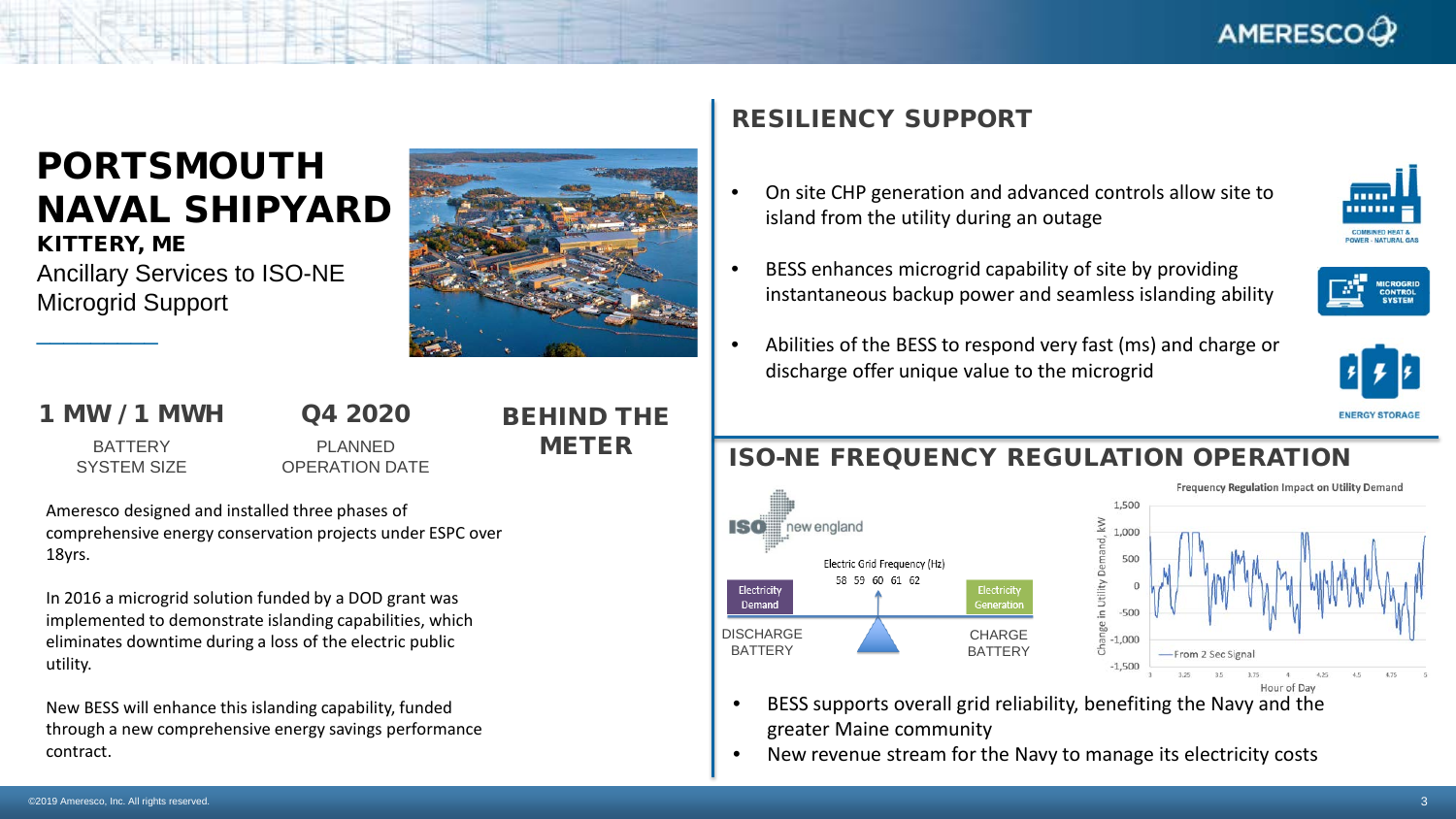

## MCRD Parris Island

Parris Island, SC PV + Storage (Increased PV Self Consumption) Microgrid Support



4 MW / 8 MWH

BATTERY SYSTEM SIZE

SEP 2018 COMMISSIONING DATE BEHIND THE METER

- BESS captures surplus PV generation from 6.7 MW of on-site Solar PV, using this energy on site & avoiding curtailment. Capacity to store and utilize over 1,120,000 kWh of annual PV generated energy.
- BESS provides reliable, fast response and islanding capability, supporting the Depot electric grid during utility disturbances

## Schwartz Federal Courthouse

\_\_\_\_\_\_\_\_\_

San Diego, CA PV + Storage (Renewable Energy Production + Demand Charge Reduction)



#### 0.75 MW / 1.5 MWH BATTERY SYSTEM SIZE BEHIND THE METER FEB 2018 COMMISSIONING DATE

- BESS reduces site's monthly on peak utility demand by up to 387 kW, yielding significant electric utility bill savings
- 305 kW rooftop Solar PV provides 482 MWh of annual renewable energy (7.5% of site goal of 25% renewables by 2025)